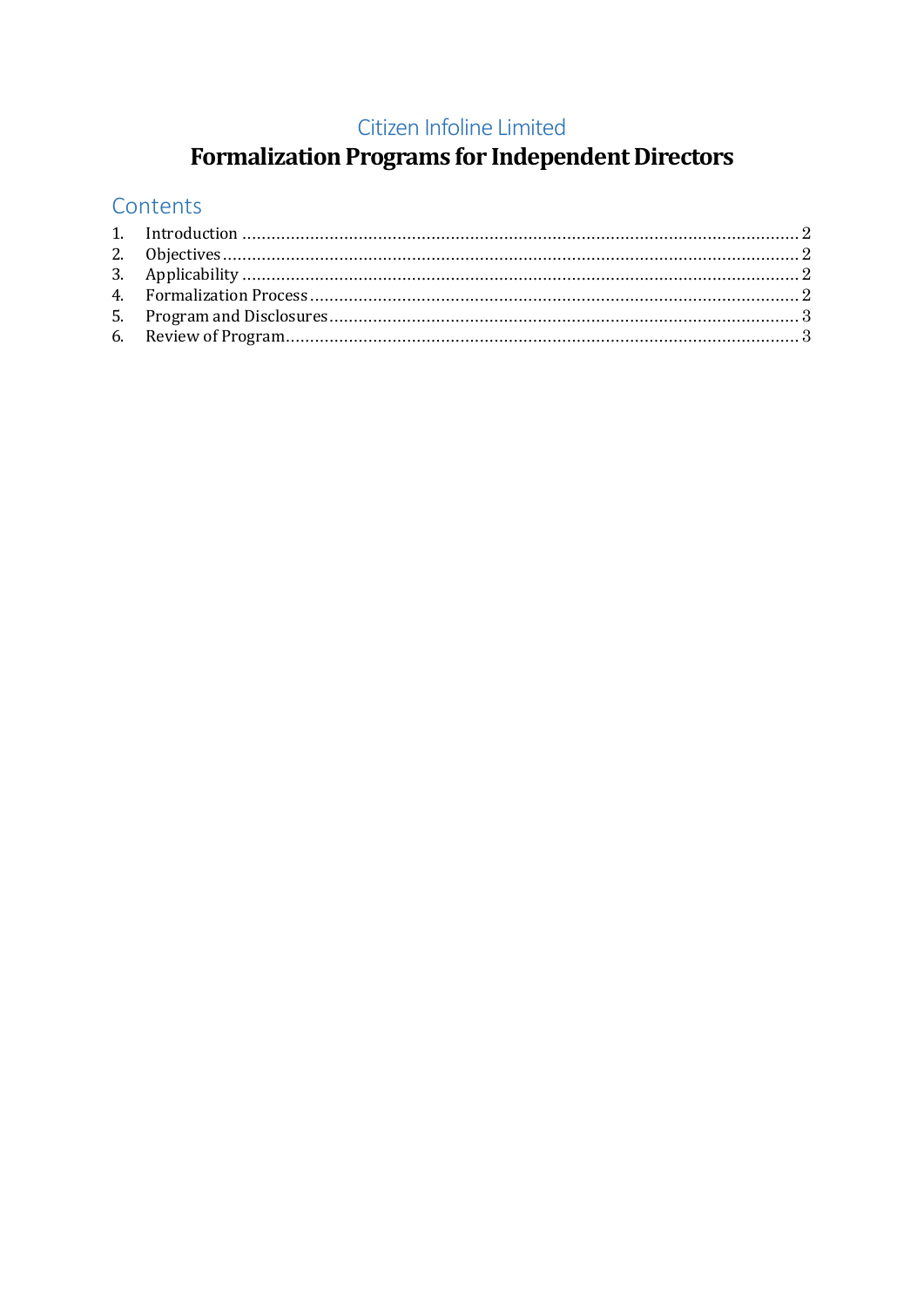#### **Formalization Programs for Independent Directors**

Regulation 25(7) of the Securities and Exchange Board of India (Listing Obligations and Disclosure Requirements) Regulations, 2015 and Schedule IV of the Companies Act, 2013

#### <span id="page-1-0"></span>1. Introduction

In terms of Regulation 25(7) of the Securities and Exchange Board of India (Listing Obligations and Disclosure Requirements) Regulations, 2015 and Schedule IV of the Companies Act, 2013, Amber Enterprises India Limited (the "Company") has introduced a programme to familiarize the Independent Directors with the Company, their roles, rights and responsibilities in the Company, nature of the industry in which the Company operates, business model of the Company etc. through various initiatives that would facilitate their active participation in managing the Company.

#### <span id="page-1-1"></span>2. Objectives

The objective of the Familiarization Programme is:

- To adopt an organized programme for orientation and training of Independent Directors at the time of their joining so as to facilitate them to understand the Company – its operation, industry and the environment in which it functions;
- To keep informed the directors on a continuing basis on any significant changes therein so as to be in a position to take well-informed and timely decisions;
- To enable them to understand their roles and responsibilities;
- To keep the Independent Directors updated on an ongoing basis about the significant changes which occur concerning the Company or its industry and business environment so that they are in a position to take well-informed decisions at appropriate time;
- To enable them to understand the Company and the industry and business environment it operates in.

# <span id="page-1-2"></span>3. Applicability

The above Programme will be conducted for new and continuing Independent Directors of the Company. Apart from Independent Directors, Non-Executive Directors are also eligible to attend the familiarization programmes.

#### <span id="page-1-3"></span>4. Formalization Process

- At the time of induction of the newly appointed Independent Directors, he/she is apprised adequately about the Company its business through audio or video clips, if any or through detailed Presentation, the vision, performance, its latest financial statements and their analysis, its business model, Industry scenario, competition, significant recent developments, strategy, growth plans and also the Board processes by the Chairman and CEO/Chairperson and Managing Director, the Chief Financial Officer, the Company Secretary and the Senior Management.
- Also provide an opportunity to the Independent Directors to interact with the senior leadership team of the Company and help them to understand the Company's strategy,